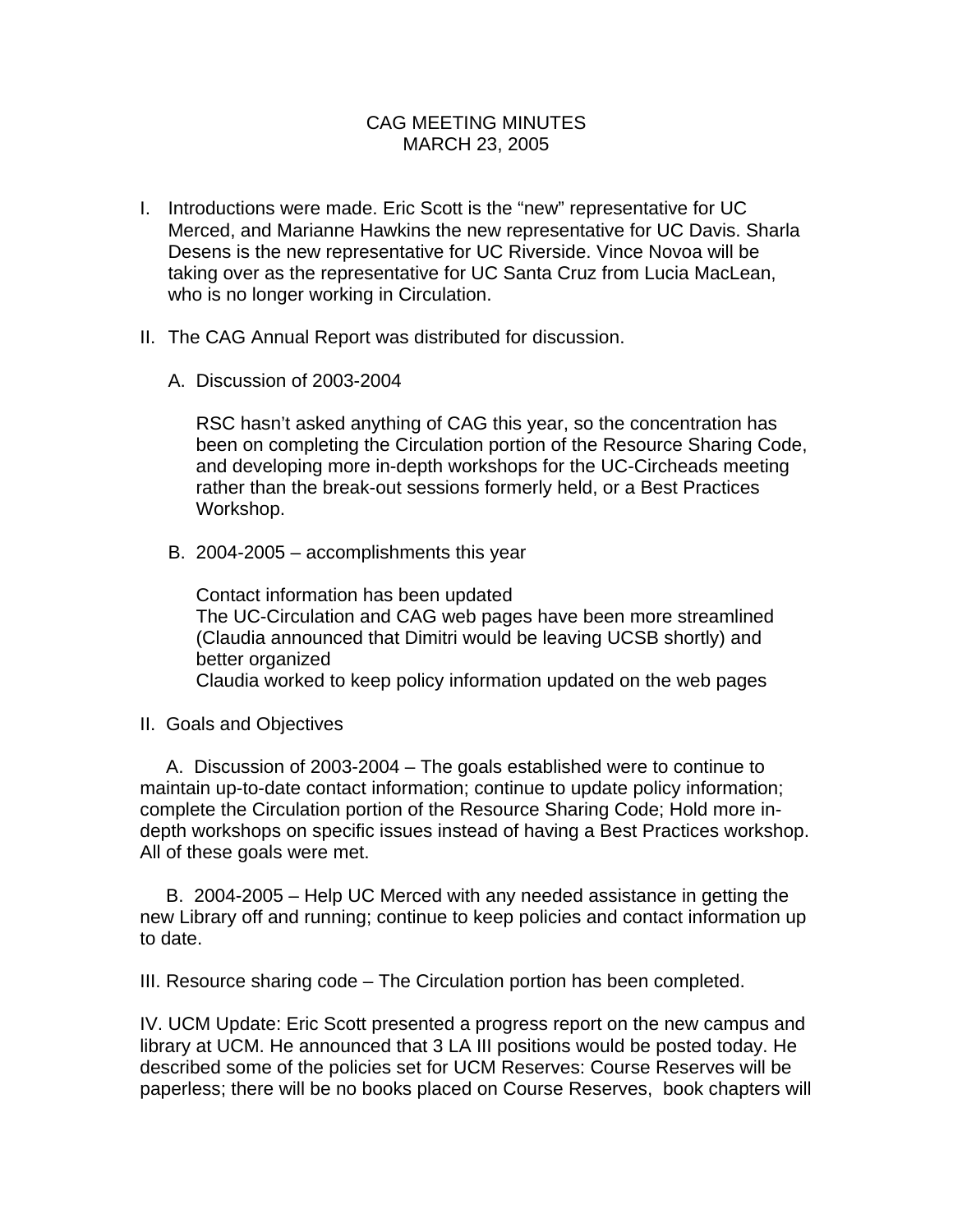be scanned; no course packs will be accepted. Also, food and drink will be allowed (a steam carpet cleaner has been purchased) into the library. UCM will be on the semester system.

V. Meeting evaluation form – Claudia initially developed the form and the suggestions of Jonathan and Andy were incorporated.

VI. Dates of future CAG/UC-Circheads – the issue of the best date to hold the annual meetings was discussed. It was decided that Spring Break works the best for everyone.

VII. With UCM allowing food, food and drink policies at all the UCs were discussed. Each representative presented the policy at their campus and how well it works at each campus.

VIII. The methods for circulating media at each campus was discussed.

IX. Election of new chair and chair-elect, selection of meeting site for next year. Jonathan Thomas, UCB was elected Chair and Marianne Hawkins, UCD, elected Chair Elect. Terms will run March to March.

X. Minute-taking for both the CAG and UC-Circhead meetings was discussed. There needs to be a better mechanism for more timely and better minute-taking than the one being used currently. The task needs to be rotated so that the same people aren't responsible for taking the minutes year after year. It was also agreed that it should not be a responsibility of the hosting campus. Gail suggested that Claudia set the rotation:

## CAG

**UCI** UCR UCSD UCSB UCSC UCSF UCM UCD UCB UCLA SRLF

## UC-CIRCHEADS

Campus representative should submit the campus news items in a written report. Chair will assign the minute-taking.